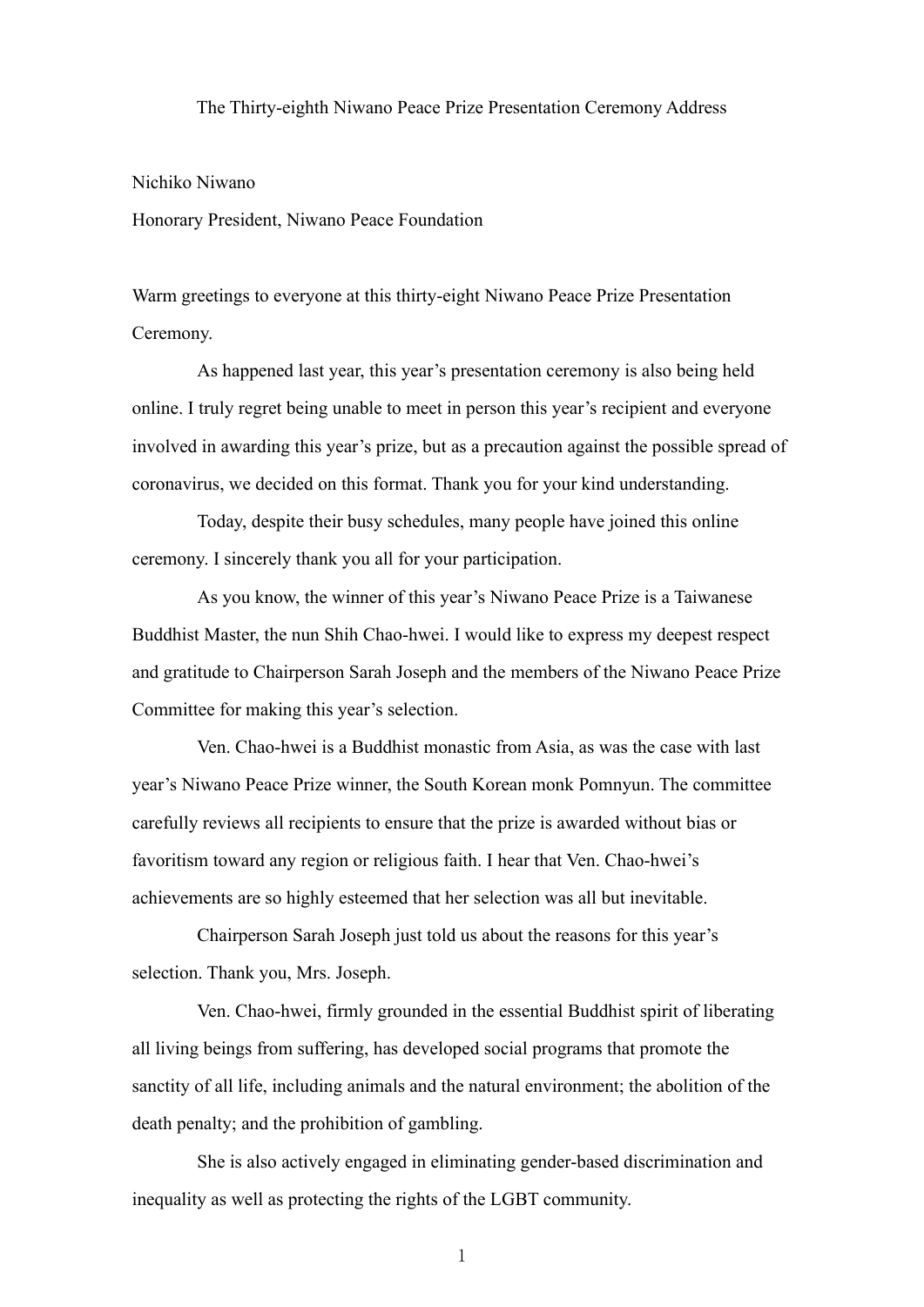I just used the Buddhist term, "all living beings," which means "everything that is living in this world" or "all forms of life." In the Buddhist world, not only humans, but animals, plants, and even things that are said to be inanimate, are equally respected as forms of absolute being.

The wish that all living beings have happiness, security, and peace of mind is none other than the great compassion of the Buddha.

To use more personal terms, this is the feeling that, as long as there is even one person around you who does not have happiness, you cannot let yourself freely enjoy your own happiness. Ven. Chao-hwei's mind is full of unlimited compassion for all living beings while she takes a hands-on approach to tackling real-world problems.

She has called for the prevention of inhumane treatment of animals as they themselves are always nearly powerless. I think we can say that her activism is symbolized by her successful work toward Taiwan's ratification of the Wildlife Conservation Act and the Animal Protection Act.

Ven. Chao-hwei explains the most important Buddhist teaching to put into practice is getting rid of suffering and bringing peace of mind.

The Buddhists aphorism "get rid of suffering and bring peace" literally means removing the causes of living beings' suffering and giving them peace of mind and therefore, it is another way of explaining the compassion taught by Buddhism.

The Japanese word for "compassion," *jihi*, is a compound written with two Chinese characters. The first of these characters, *ji*, means the sincere wish to give other people peace of mind. The second character, *hi*, indicates the earnest desire to be able to remove suffering from their lives.

Compassion is more than just a moral concept. We could say that it is called forth by a profoundly religious spirit commanding us to rejoice in the joy of others and experience the suffering of others as if it were our own.

Of course many of you know that a core teaching of Buddhism is the principle of dependent origination, which states that all phenomena in this world are brought about through the interrelation of various causes and conditions.

If, after letting go of your preconceived notions, you really look at the world,

2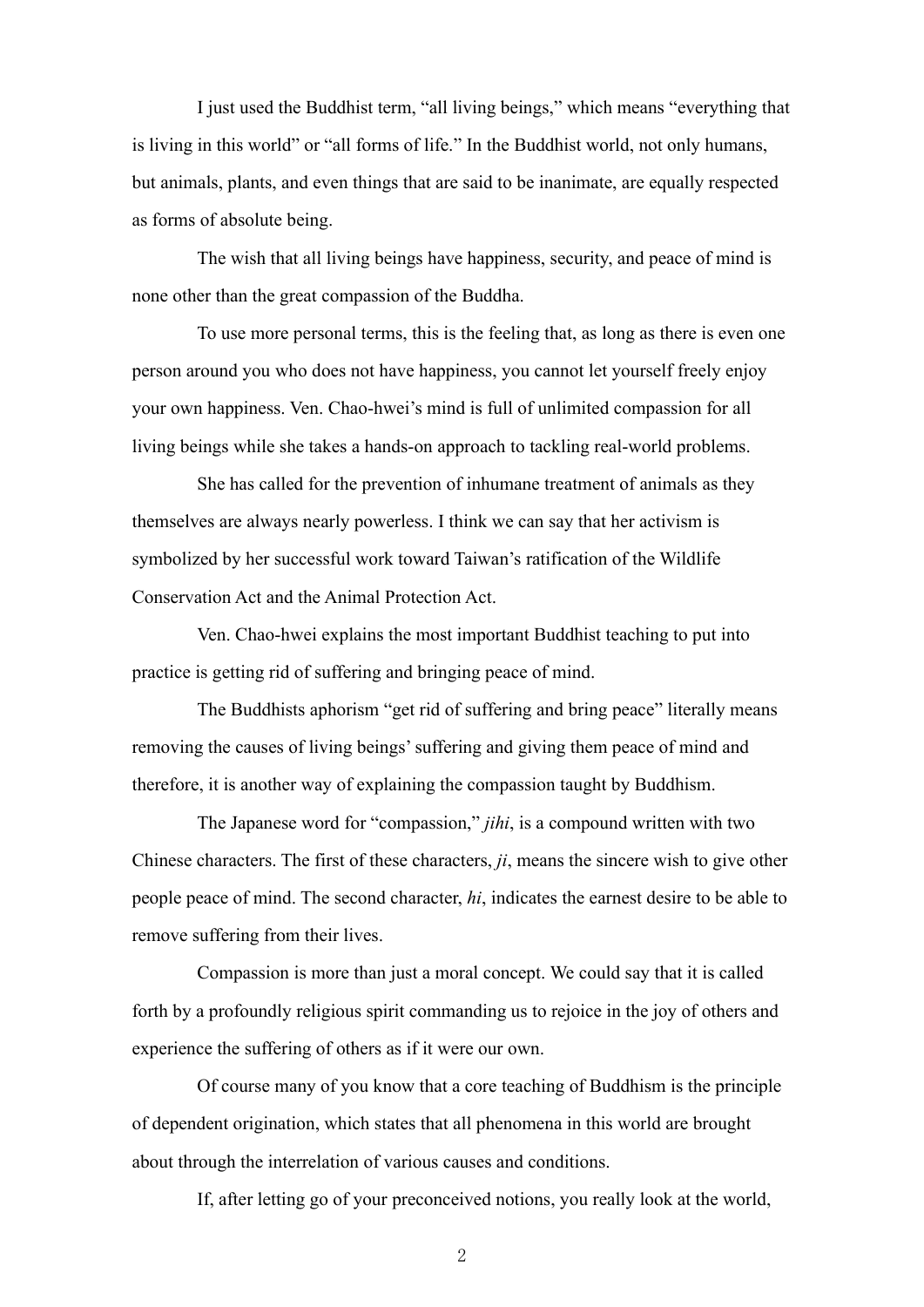you will come to see that everything on earth is always interrelated, coexisting, and connected as one.

The stars spreading out across the universe, the sun, the moon and indeed, all life on Earth accords with this principle of dependent origination and exists in a state of great harmony.

The life of each and every human being, here and now, is supported by parents and ancestors, of course, as well as countless other people and things and the blessings provided by nature.

If you look deeply into this—the true nature of all things—you can transcend the narrow viewpoint of your individual life and perceive everything as one great lifeforce. This is how Buddhism sees the world in which we live.

In other words, this is the realization of the unity of self and others, of oneself and others being one and the same, and that we all are brothers and sisters. And this is why all life is equally sacred and we feel other people's joy as our own joy and other people's sadness as our own sadness.

The very natural, human emotion that arises from that sense of unity is none other than compassion.

At the same time, there is profound wisdom underlying Buddhist compassion. As we often see in daily life, the self-centered lavishing of affection and attention, although well-intentioned, can instead lead to unhappiness.

Let me cite a familiar example.

Someone saw a cicada struggling to climb out of its shell and decided to help it. With human help, the cicada easily shed its shell, but it did not develop the strength to fly and so it eventually died. By exerting themselves to get free of their shells, cicadas gain the strength to fly and survive.

I myself lived in a mountain village as a boy and I was often told not to touch cicadas trying to climb out of their shells as well as cicadas that had just emerged from their shells. This is a piece of wisdom that had taken root in a local region.

Buddhism is called a religion of wisdom and compassion. It is often said that wisdom equals compassion and compassion equals wisdom. Let's say that growing

3